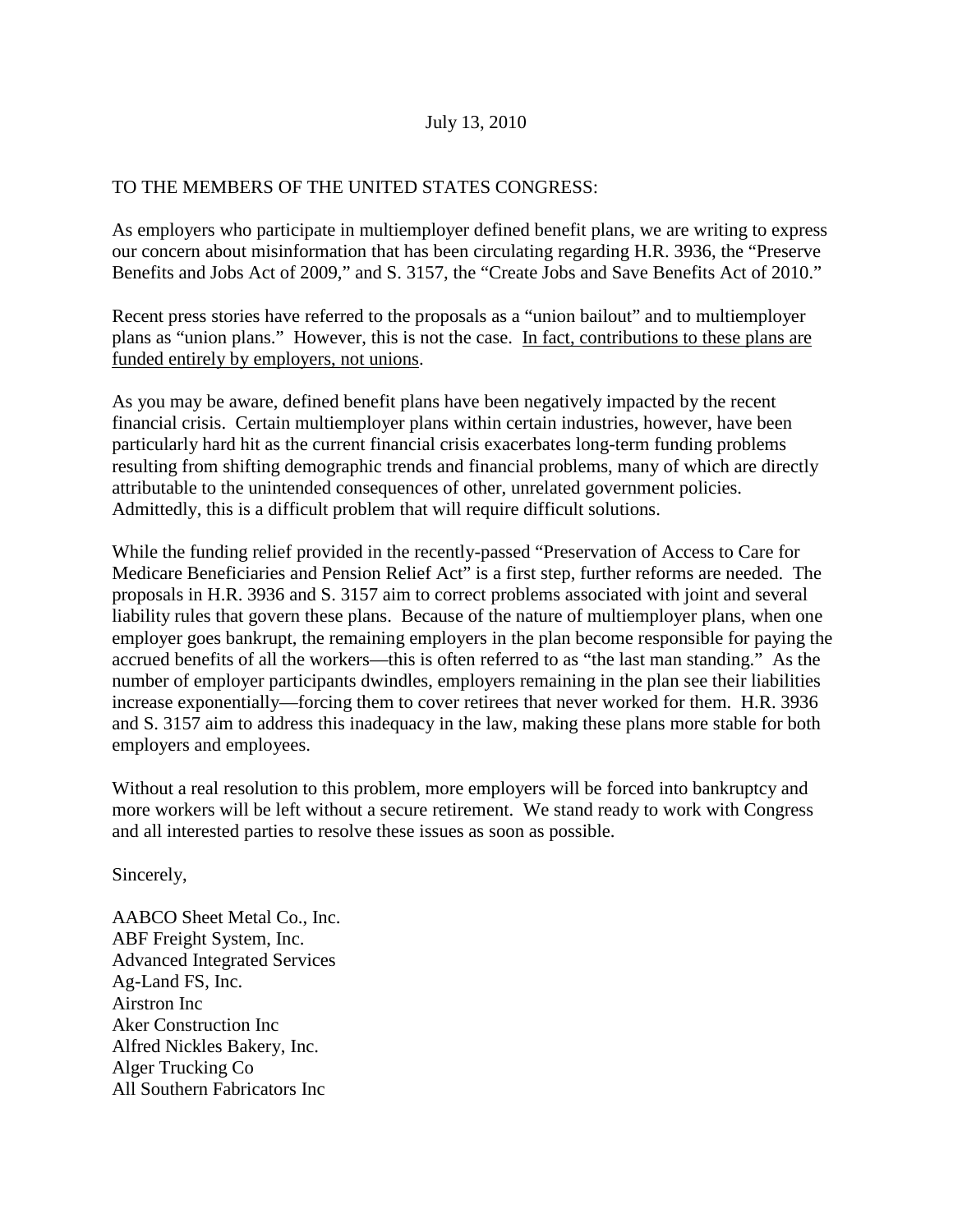All Southern Fabricators LLC Allegro Logistics-Chicago Allen Electric Supply Co Allied Ready Mix Co LLC Allied Systems, Ltd. Allstate Sheet Metal, Inc. Anron Sheet Metal Corp Apex Air Conditioning Architectural Paving and Stone, Inc. Aristeo Construction Company Aristeo Rigging & Erectors, LLC Aristeo Services, LLC Associated Wholesale Grocers, Inc. Auto Releasing Inc Automated Building Components, Inc. Barry Trucking, Inc. Barton Malow Company Bassett Mechanical Bechtel Construction Company Bellas Company dba Iron City Distributing Bevans Steel Company Big Inch Fabricators and Construction Bloomington Lincoln Mercury Blue Diamond Sheet Metal Inc Boh Bros. Const. Co., LLC Bootz Industries Bowen Engineering Corporation Brophy Air Builder's Bloc Builders Sales & Service Company Buteyn-Peterson Construction Co., Inc. Cailis Mechanical Corp Central Allied Enterprises, Inc. Central Storage & Warehouse Co. Chai Eli Mechanical Corp. Chemmasters Inc Chicagoland Quad Cities Choice Brands of Ohio Circle "R" Mechanical, Inc. WBE City of Hancock Clifford H. Quay & Sons, Inc Clifton Park Management Commodore Cartage Company ConAgra Foods, Inc. ConGlobal Industries, Inc. Cool-Breeze Air Conditioning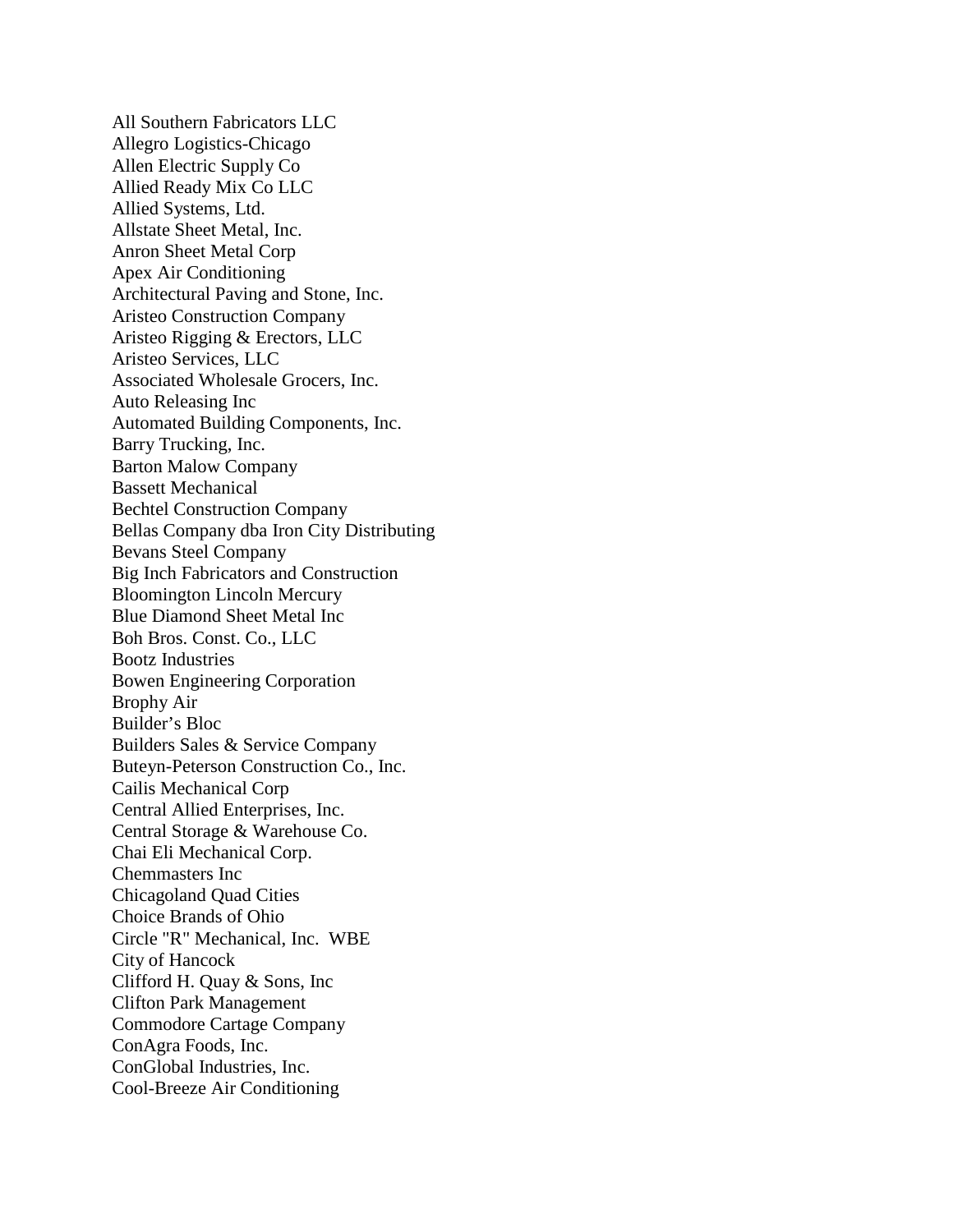Cotter Merchandise Storage Co of Ohio Country Pure Foods Crane Rental Service, Arizona Cristo Demolition, Inc. CW Sheet Metal, Inc Dairy Farmers of America Days Corporation Dean Foods Company Debrino Caulking Associates, Inc. Delta Trucking Co. DHL Distributors Terminal Corporation Doan Companies Donley's Duffek Sand and Gravel, Inc. Duncan & Cahill, Inc. Duro Art Industries Durr Mechanical Construction, Inc. E.T. Simonds Construction Co. Eagle Trucking Co. Edd Helms Group Edge Industries, Inc. Edward C Levy Co Employco Group ltd Erickson Transport Estes Construction Ewald Dairy Inc F.J. Folz Co., Inc. Fargo Glass and Paint Co. Ferguson Block Co., Inc. Ferguson Enterprises, Inc. Feutz Contractors, Inc. Fidler, Inc. Five Star Parking Flow Masters Testing & Balancing, Inc. Foltz Welding LTD Force Construction Co., Inc. Foremost Farms USA Forest City Erectors, Inc. Frate Service Inc Fred Kinateder Masonry, Inc. Fred McGilvray, Inc. Fred Weber, Inc. Freeman Freight Management Inc G V Cement Contracting Co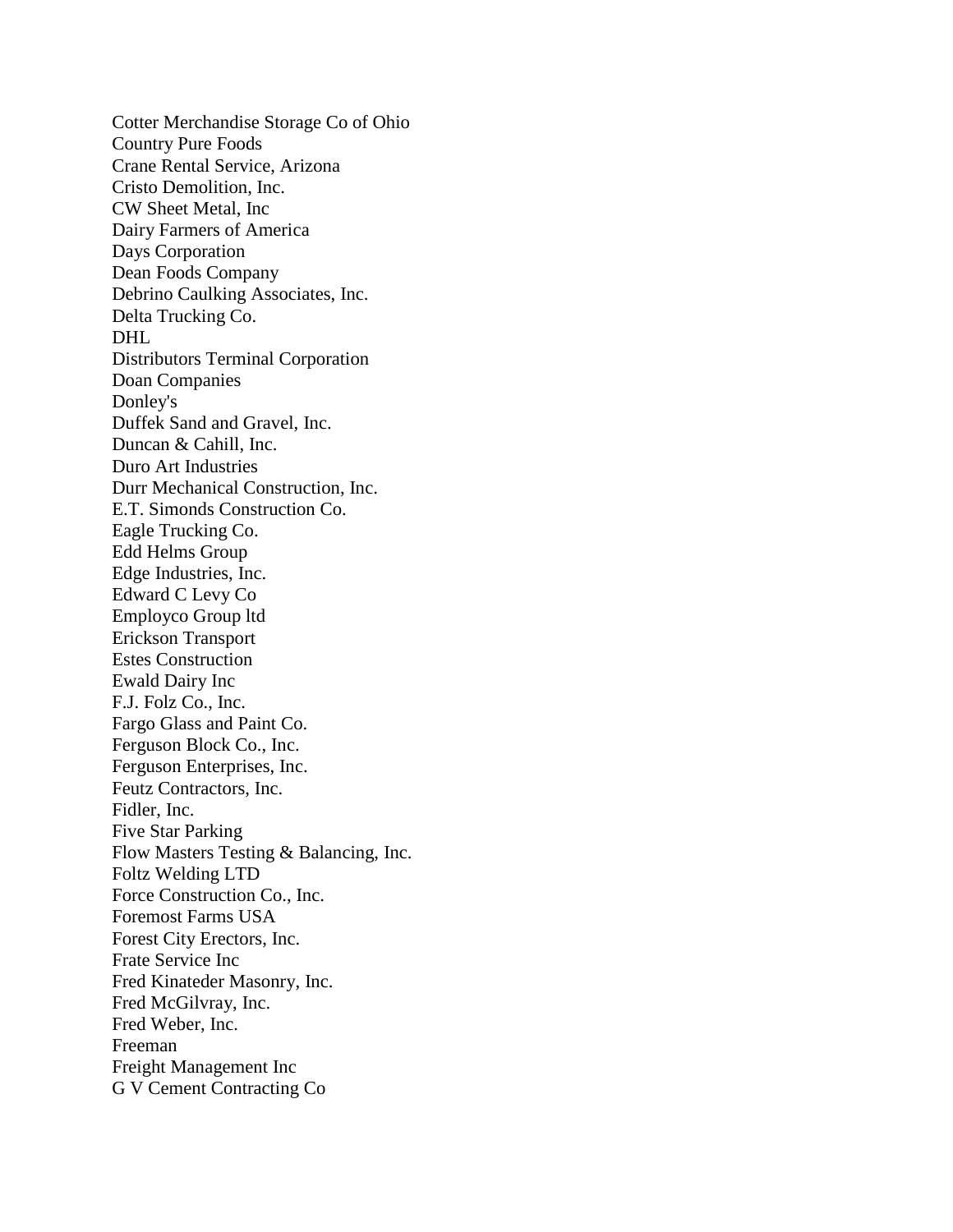G&K Services GA Masonry Ltd. Gadbury Plumbing, Heating and Sheet Metal Galloway Company Ganley, Inc. General Constructors Gradex, Inc. Graham Ship By Truck, Co. Gundlach Champion, Inc. Gunther Construction Co. & Subsidiaries H D Griffin, Co. H W Herrell Dist Co H.B.D. Construction Inc. Hankins Truck Lines, Inc. Harris Steel Co Hennes Services, Inc Henry Nelch & Son, Co. Hill York Hostess Brands, Inc. Howard L Bowers Construction, Co. HP Hood LLC Huth Ready Mix & Supply Co H-Y Tech Mechanical & Construction Services, LLC I-Go Van & Storage Co. Illinois Valley Glass Independent Sheet Metal Industrial Steel Erectors, Inc J. D. Streett & Company, Inc. J. J. White Inc. J.C.Harris & Sons, Inc. J.E. Shekell Inc. J.H. Routh Packing Company J.W. Ossola Co, Inc. Jack Cooper Transport Company, Inc. James H. Maloy, Inc. James Peterson Sons, Inc. Jennings, Strouss and Salmon, PLC John A. Van Den Bosch Freight LLC John J. Kirlin, LLC Kankakee Valley Construction Co. KCI Construction Co. Kellogg Company Kemps LLC Ken Curry Construction Kenosha Releasing, Inc. Kentucky Truck Sales, Inc.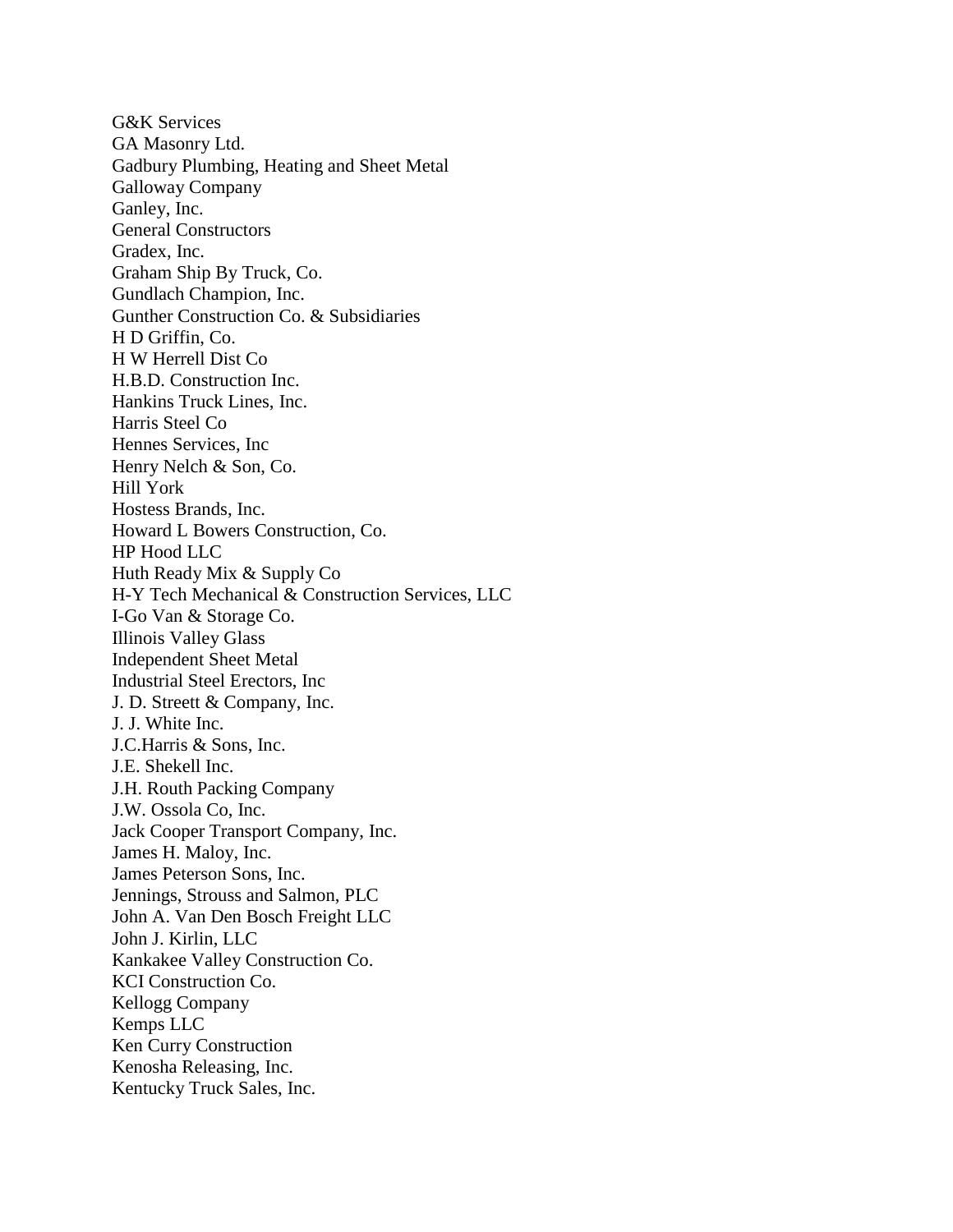Kimball Construction Co., Inc. Kokosing Construction Kuert Concrete, Inc. Kuhlman Corp La Porte Transit Co Inc LADCO, Inc. Lakeville Motor Express LaKing Trucking Inc. Land O'Lakes, Inc. Landmark Ford, Inc. Lassale Electric Supply Co. Laura Buick-Pontiac-GMC, Inc. Leicht Transfer & Storage Co. Leo Journagan Construction Co, Inc. Linbeck Group, LLC Linde North America Loch Sand and Construction Co. Lyman Lumber Company Lyman Lumber of Wisconsin, Inc. M & M Truck Parts Sales Inc. M C Gutherie Lumber Co. Madison Electric Co. Manson Construction Co. Maple City Ice Co. Mathie Supply, Inc. McCausey Lumber Company, Inc. McGough Construction Co., Inc Messina Concrete Inc Meyer Material Co. Miami Air Mechanical, Inc. / Airtech AC Michels Corporation Midtown Transportation Co. Midwest Fence Corp Mike-sell's Potato Chip Company Milford Sand & Gravel Co Miller Transporters, Inc Monarch Welding Motor Rail Delivery Murphy Company N E Finch Co. National Concrete Products National Heating & Ventilating National Ready Mix Co Negwer Materials Inc Nelson Air Device Nemeth Glass Inc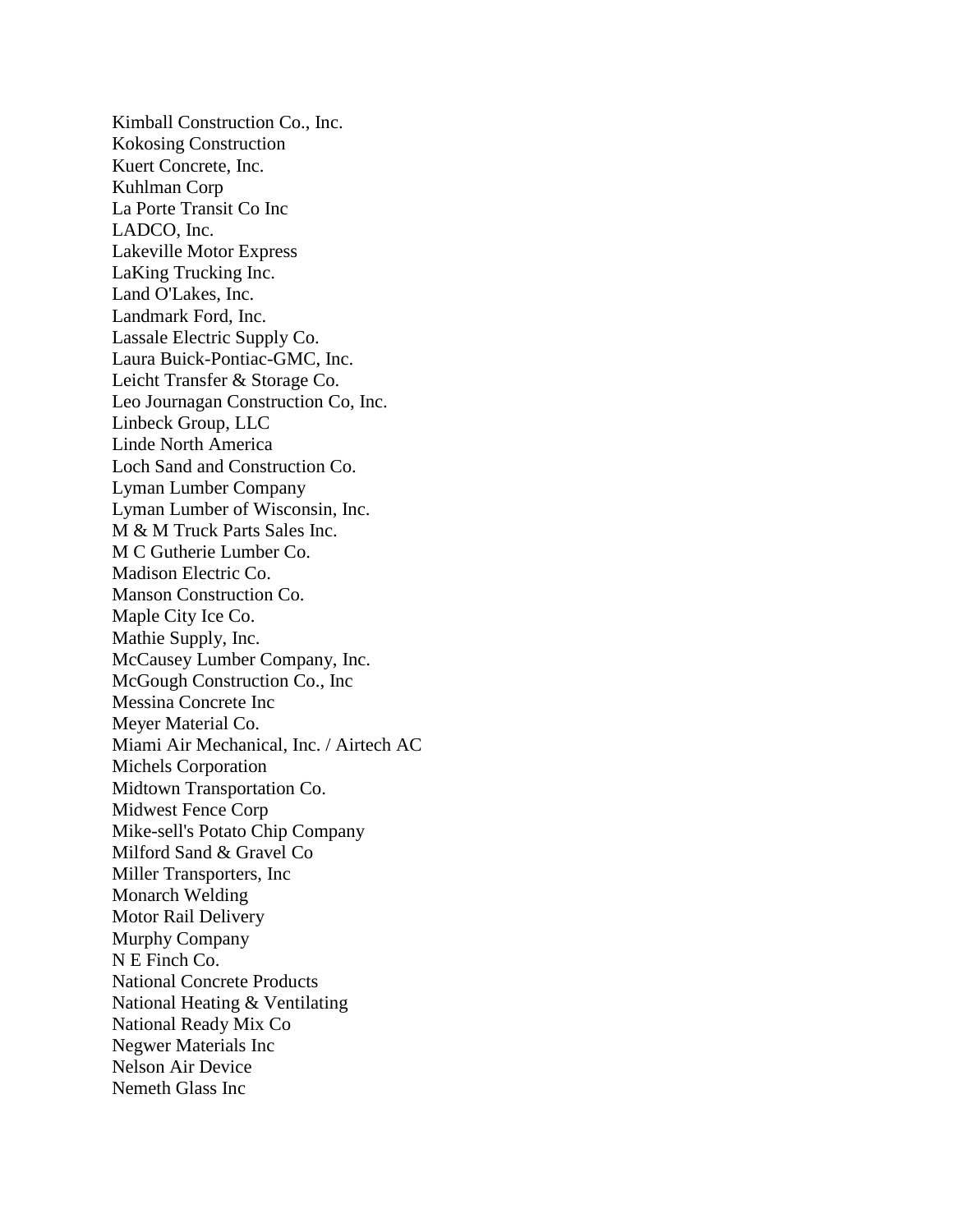Newell Rubbermaid NewPage Corporation Norandex Distribution, Inc. Norrenberns Lumber Norris Brothers Co., Inc. North Electric Supply Co. O'Neil Bros. Oberlin Farms Dairy, LLC Ohio Pure Foods, Inc. Ohio Tar & Asphalt Overhead Conveyor Co P I & I Trucking Inc Paddack Bros. Inc. Parke Warehouses Parma Movers, Inc. Paul Cerame Ford-Lincoln-Mercury Peoples Cartage Inc Plenums Plus, LLC Prairie Farms Dairy, Inc. Prestressed Casting Co Priester Co, Inc Propane Service LLC Pyramid Sheetmetal Co. Inc. Quala Systems Inc Quality Carriers, Inc. R A Cullinan & Son, Inc. R&R, Inc. Raines Brothers, Inc of Tennessee Rapid Ways Truck Leasing, Inc. Redi-Mix Concrete Company Republic Services, Inc. Roberts Motors, Inc Rock River Ready Mix, Inc. Roundys Supermarkets Inc Rowe Construction Co. Royal Metal Works Inc. Royden Construction RR Donnelley Ruben E. Smith Const. Ryan Transportation Inc Ryder System, Inc. Safeway Saginaw Asphalt Paving Sam Greco Construction, Inc. Sansumar, Inc. Sara Lee Corporation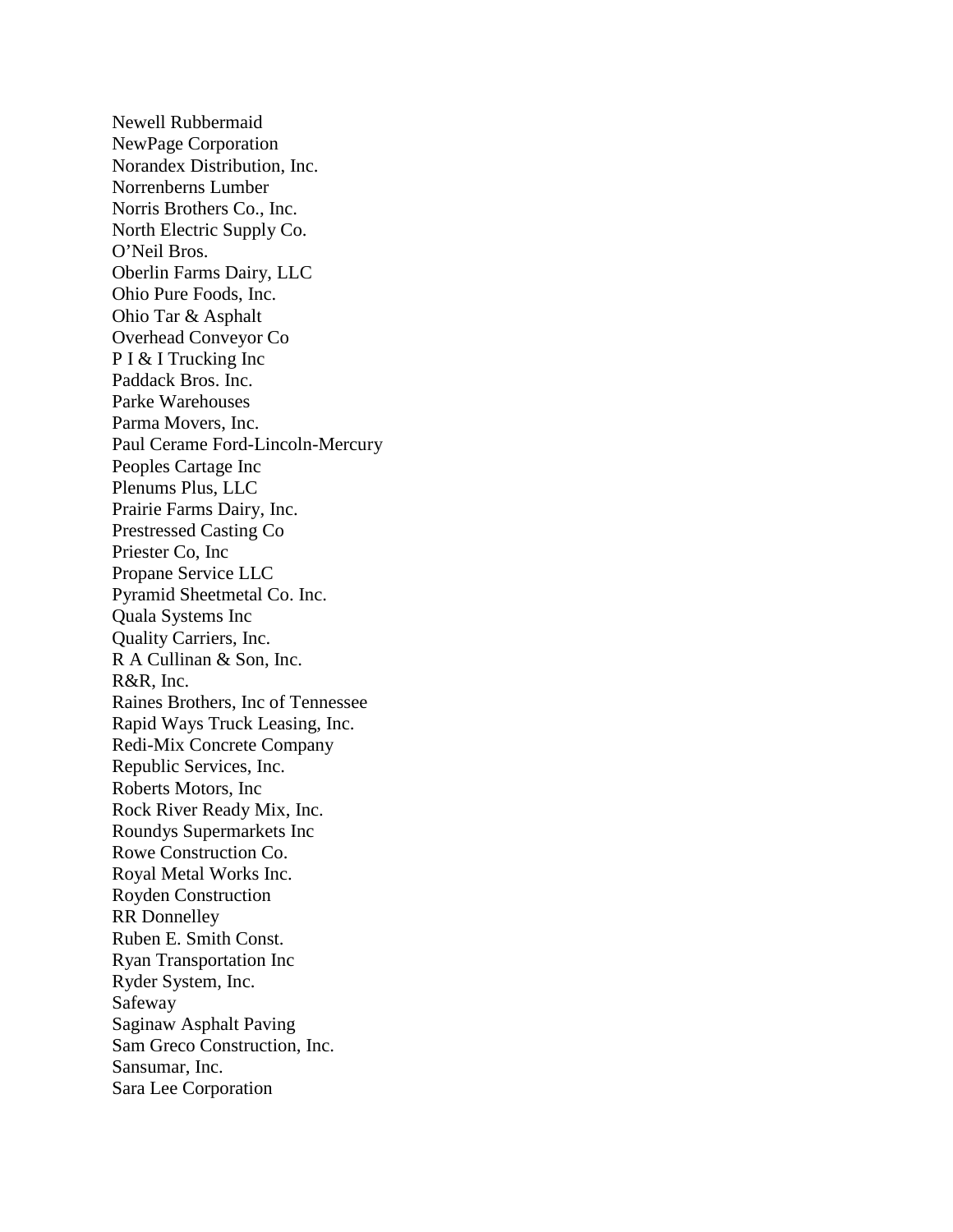Schnuck Markets, Inc. Schwebel Baking Co Schwerman Trucking Co. Seither & Cherry QC Inc Sheet Metal Workers LU1 Slusser's Green Thumb, Inc. Smith Dairy Products Company Smock Fansler Corporation Southeastern Chiller Services Southern Mechanical Systems, Inc. Spence Brothers Spring Lake Park Lumber Company Staley Cartage Co. Standard Electric Co. Standard Forwarding LLC Stang Sales and Service Stang Wisconsin Corp Stark Excavating, Inc Stenco Construction, LLC Stephen Gross & Sons, Inc. Stimpel-Wiebelhaus Associates, Inc. Super Food Service, Inc. SUPERVALU Swanson Construction Company Systems Management & Balancing, Inc. T & M Asphalt Paving, Inc. Tarlton Corporation Teamsters Local 249 Technical Building Services Teichert Construction Tesar Industrial Contractors The C J Zak Co Inc The Harper Co. The Kilian Corporation The Kroger Co. The Lincoln Moving & Storage Co. The New York Roofing Company The Tire Mart Inc Thermo Air Tramonte Distributing Company Transport Support, Inc. Transport, Inc. Treiber Construction Company, Inc Triangle Enterprises Trinity Turner Construction Company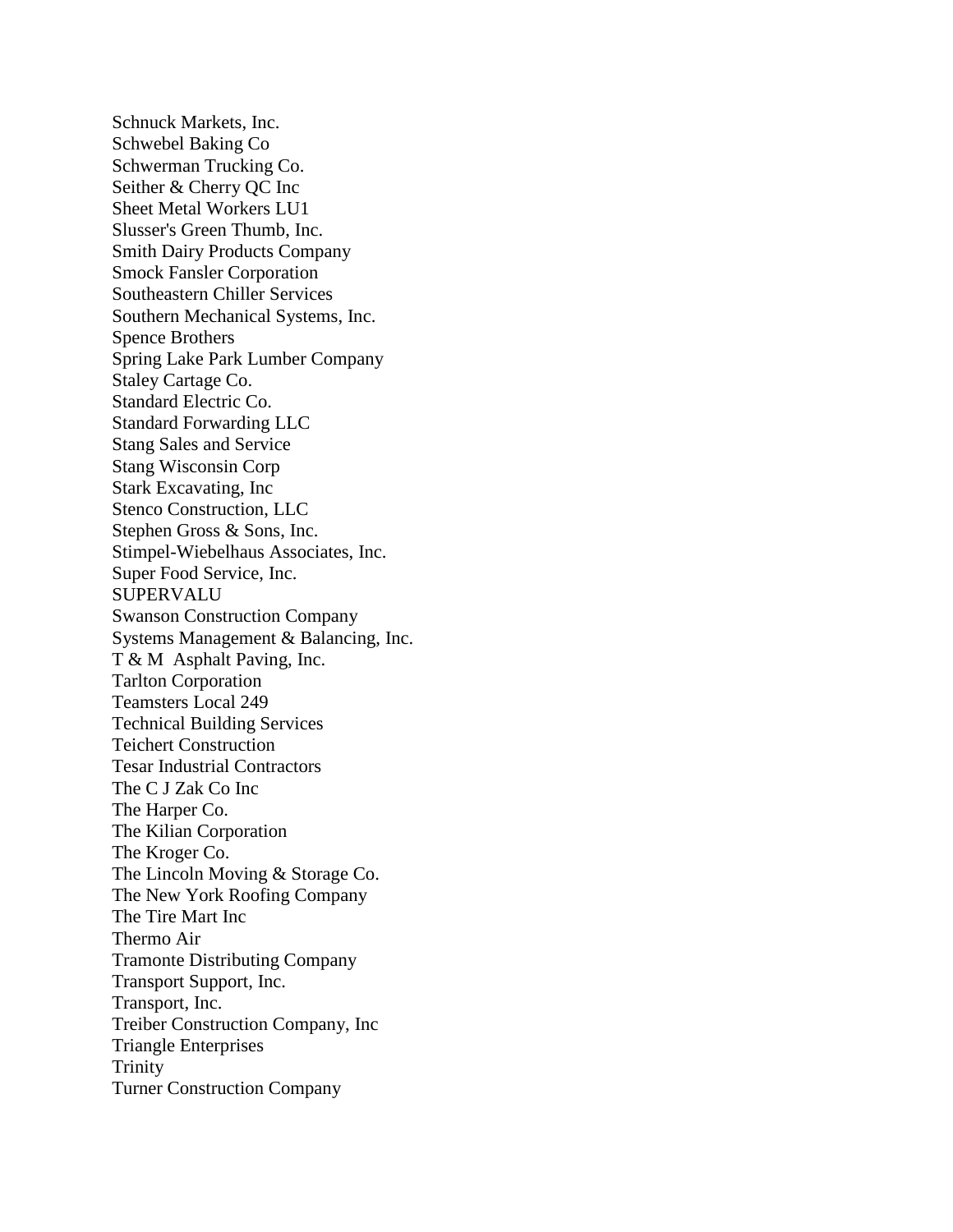Tuttle Construction, Inc. Unisys UPS Van Horn Brothers Inc Verifine Dairy Products Co. Vidimos, Inc. VM Systems, Inc. W. S. Bellows Construction Corporation Wagner Industries Inc Walker Towel & Uniform Service Wallover Oil Co. Waters Mechanical **Weathertrol** Weber Sand & Gravel Inc. Weir Cove Moving and Storage Western Building Restoration Company, Inc. Westfall GMC Truck, Inc Wichita Transit Williams Concrete, Inc. Wixom Ready Mix Wolf Transport Inc. Wolverine Packing Co Yahara Materials, Inc. Yearout Mechanical, Inc. Youngblood Lumber Co. YRC Worldwide Zenith Logistics Employer Organizations: AGC Houston

AGC of California AGC of Colorado AGC of Illinois AGC of Metropolitan Washington DC Agricultural Retailers Association Alliance of Construction Professionals American Bakers Association American Society of Association Executives American Trucking Associations Associated General Contractors of America Associated General Contractors of Michigan Associated General Contractors of Northwest Ohio Bay Area SMACNA Chapter Sheet Metal and Air Conditioning National Association Building Contractors Association of Westchester and Mid-Hudson, Inc. Construction Industry Council of Westchester and Hudson Valley, Inc. Constructors Association of Western Pennsylvania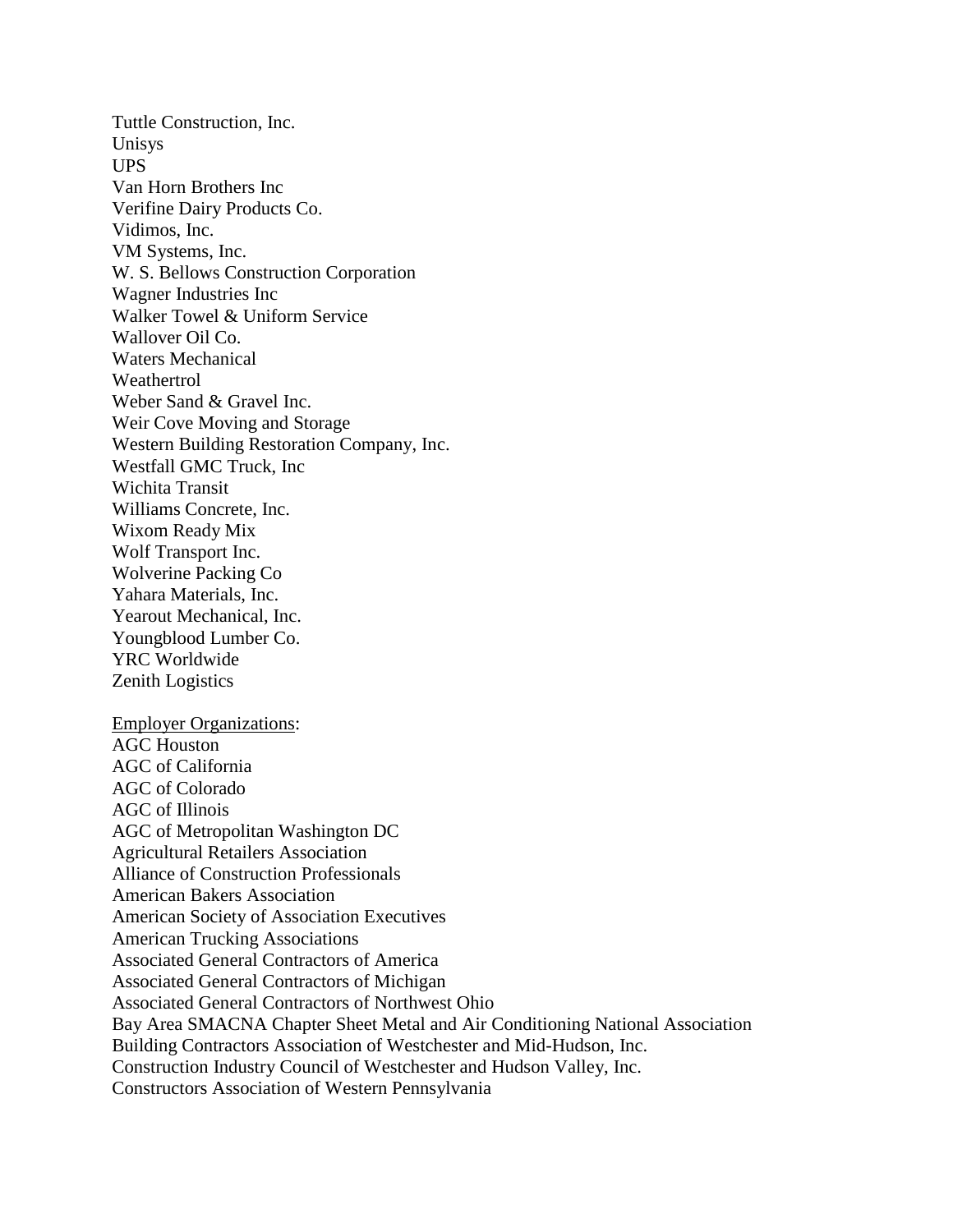Eastern Contractors Association, Inc. Egyptian Contractors Association Engineering & Utility Contractors Association (EUCA) Food Marketing Institute Great Lakes Fabricators & Erectors Association Independent Bakers Association International Warehouse Logistics Association Ironworker Employers Association of Western Pennsylvania, Inc. Kansas City Chapter – AGC Mason Contractors Association of Central Pennsylvania Masonry Contractors of New Jersey Mechanical Contractors Association of America (MCAA) Mechanical Contractors Association of Central Florida (Tampa, FL) Mechanical Contractors Association of Chicago Mechanical Contractors Association of Cincinnati (OH) Mechanical Contractors Association of Eastern Oklahoma Mechanical Contractors Association of Eastern PA Mechanical Contractors Association of Eastern PA Greater Delaware Valley Mechanical Contractors Association of Greater Kansas City Mechanical Contractors Association of Maryland Mechanical Contractors Association of South Florida Minnesota Mechanical Contractors Association National Association of Manufacturers National Association of Waterfront Employers National Association of Wholesaler-Distributors National Automobile Transporters Labor Division National Council of Chain Restaurants National Council of Farmer Cooperatives National Electrical Contractors Association National Finishing Contractors Association National Retail Federation New England Mechanical Contractors Association/Mechanical Service Contractors Association Newspaper Association of America Northern California Mechanical Contractors Association Northern Indiana Sheet Metal Contractors Association Ohio Contractors Association Pipe Line Contractors Association Printing Industries of America Quality Construction Alliance Service Contractors Association of Greater Delaware Valley Sheet Metal & Air Conditioning Contractors Association of New York City, Inc. (NYC SMACNA) Sheet Metal & Air Conditioning Contractors National Association, Northern Indiana Chapter Sheet Metal & Air Conditioning Contractors National Association, Oklahoma Chapter Sheet Metal & Air Conditioning Contractors National Association, Southern Nevada Chapter Sheet Metal and Air Conditioning Contractors National Association, NW Ohio Chapter